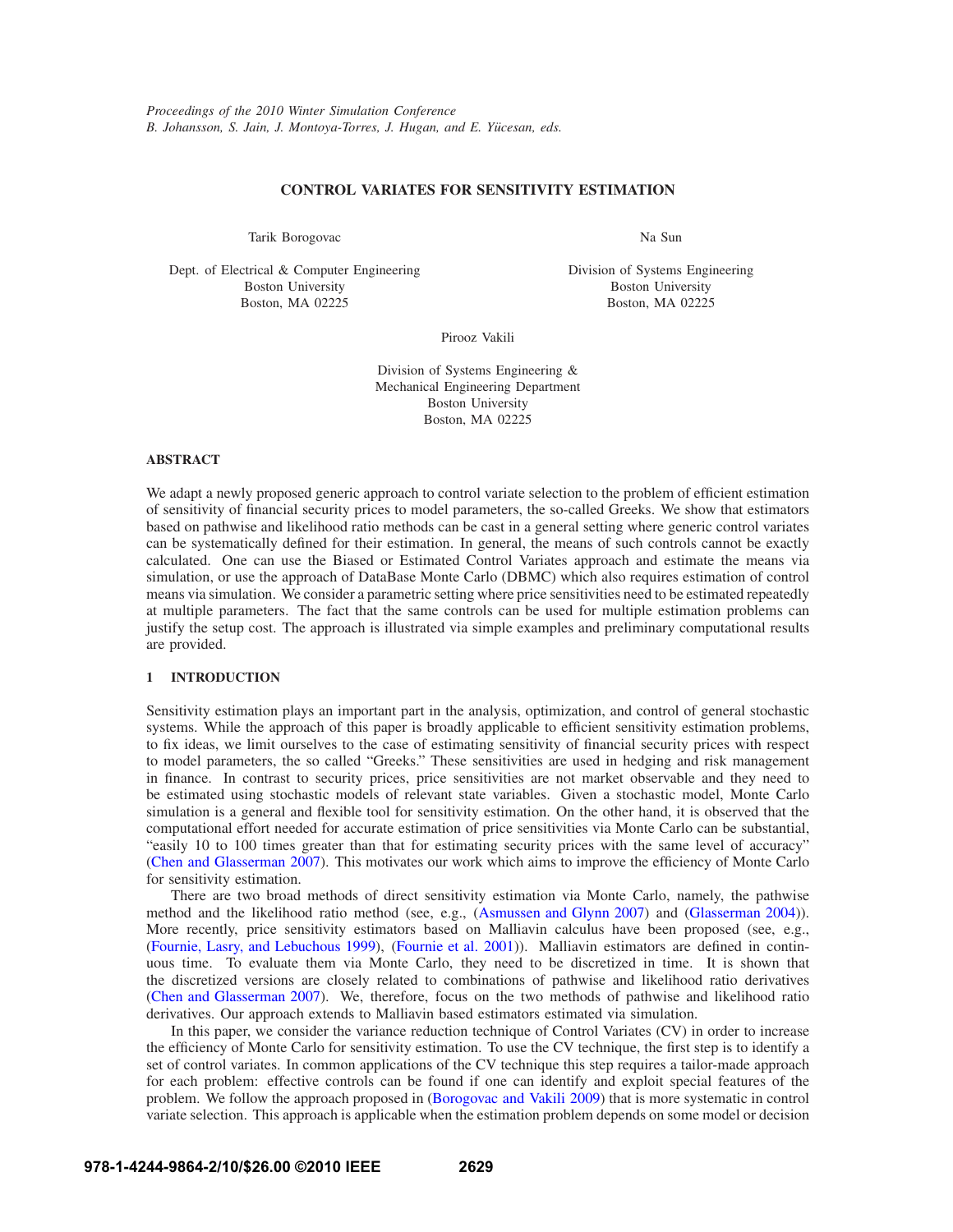parameter and can be represented as estimating

$$
J(\theta) = E[Y(\theta, \omega)]
$$

where  ${Y(\theta), \theta \in \Theta}$  is a family of random variables defined on the same probability space  $(\Omega, \mathcal{B}, P)$ . It is assumed that the probability measure *P* does not depend on parameter  $\theta$ . In this case, given  $\omega \in \Omega$ ,  $Y(\theta, \omega)$ is a deterministic function of  $\theta \in \Theta$ . (Borogovac and Vakili 2009) shows that common deterministic function approximation methods that are linear in their input data imply control variates that can be very effective. These include, for example, Taylor expansion and linear interpolation. It is worth noting that the approach does not require the user to commit to or use any of the deterministic function approximation methods; the approximation methods simply provide a theoretical basis for the use of the implied control variates.

Once the control variates are identified, the process of controlled estimation is fairly standard and straightforward (see, e.g., (Nelson 1990)). In common applications of the CV technique, the control variates are limited to those whose means can be precisely computed. In almost all cases we consider, the means of the control variates cannot be exactly computed and need to be estimated. The user can follow the Estimated/Biased Control Variate approach (see (Schmeiser, Taaffe, and Wang 2001), (Pasupathy et al. 2008), (Emsermann and Simon 2002)) where the means of the control variates are approximated or estimated via Monte Carlo. Alternatively, the DataBase Monte Carlo (DBMC) implementation proposed in (Borogovac and Vakili 2008, Borogovac and Vakili 2009) can be used, where, again, the means of the control variates need to be estimated via Monte Carlo. In either case, the implementation requires some computational setup cost. The justification or payback for this expenditure is the sum of efficiency gains when using the same set of controls to estimate sensitivities at many parameter values. Price sensitivity estimation of financial securities is a particularly well-suited application for such an implementation for at least two reasons: Repeated sensitivity estimation at different parameters is of practical interest (Staum 2009) and the relevant range of parameter values is sufficiently small to make controls based on quantities at a select set of parameter values effective for estimation at most other parameters.

In this paper we cast the sensitivity estimation via pathwise and likelihood ratio estimators in a setting where the generic control variate selection approach of (Borogovac and Vakili 2009) can be applied. We also consider generic control variates specifically used for derivative estimation (Borogovac 2009). We use the DBMC approach for controlled estimation and use simple examples to illustrate the approach. We use some examples from (Brodie and Glasserman 1996) in order to provide a basis for comparison with our preliminary computational experiments.

The rest of the paper is organized as follows. In Section 2, following (L'Ecuyer 1990), we give a representation of sensitivity estimation that reflects both pathwise and likleihood ratio estimation problems. A brief description of the control variate technique is included in Section 3 before we present a systematic approach to control variate selection in Section 4. We discuss two possible implementations of the CV technique that require estimating the mean of the control variates in Section 5. Experimental results are presented in Section 6 and we conclude in Section 7.

## **2 A UNIFIED REPRESENTATION OF SENSITIVITY ESTIMATORS**

We begin with a brief review of sensitivity estimators that are used in Monte Carlo simulation. For more details, see, e.g., (Asmussen and Glynn 2007) and (Glasserman 2004).

Let  $\{\Psi(\theta), \theta \in \Theta\}$  denote a family of random variables, where  $\Psi(\theta)$  represents the sample performance of a stochastic system or the sample discounted payoff of a financial security;  $\theta$  is model or decision variable. To simplify the discussion, assume  $\theta$  is a scalar. Let

$$
\alpha(\theta) = E[\Psi(\theta)]
$$

denote the expected system performance or the price of a financial security. Sensitivity estimation is the problem of estimating

$$
\alpha'(\theta) = \frac{d\alpha}{d\theta} = \frac{d}{d\theta} E[\Psi(\theta)].
$$

The most straightforward and longstanding sensitivity estimators are those based on the finite-difference approach. For example,

$$
\widehat{\alpha}'(\theta) = \frac{\Psi(\theta + h) - \Psi(\theta)}{h}
$$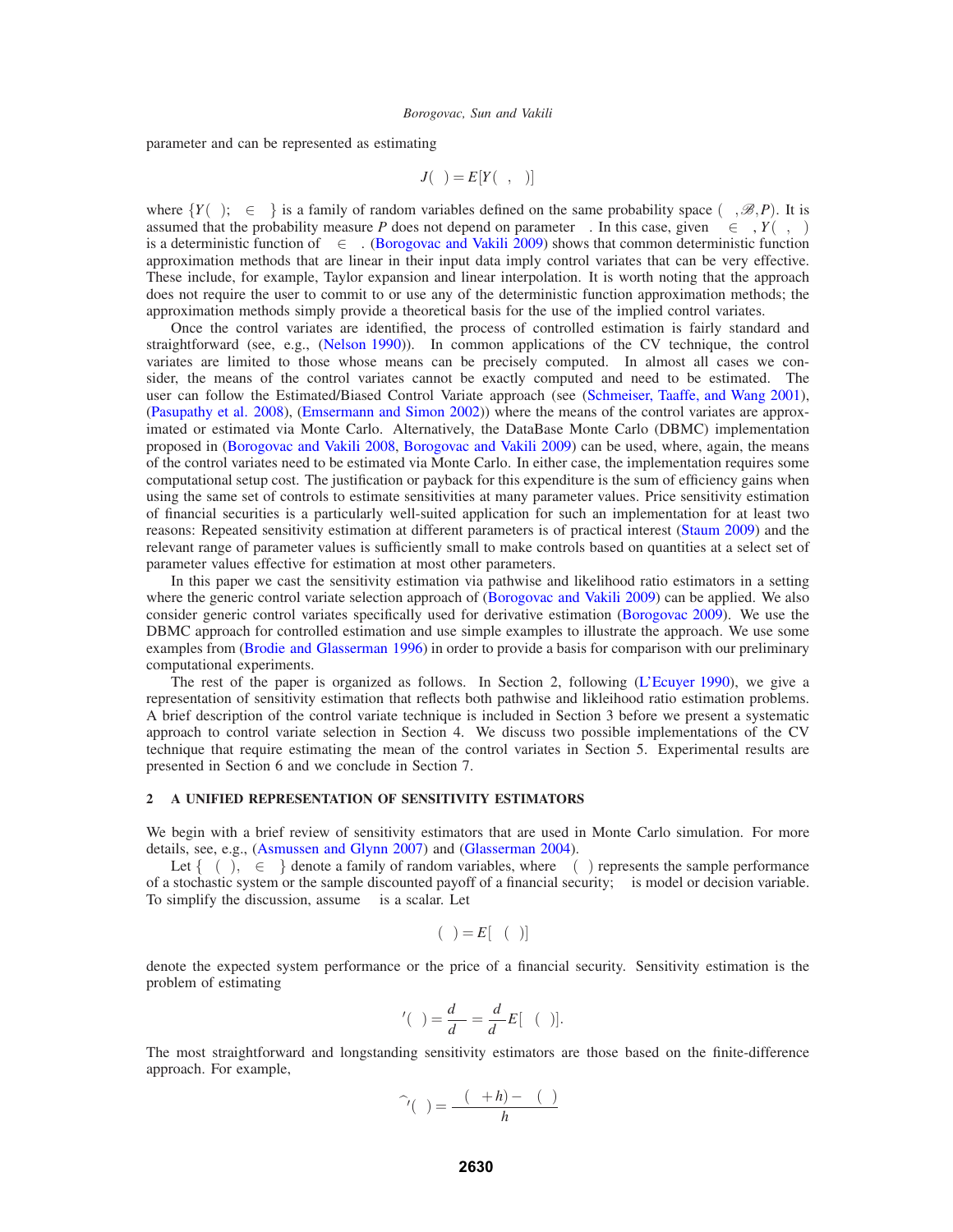represents the forward-difference estimator  $(h > 0)$ . These are sometimes called indirect estimators since to evaluate them we need to generate samples from a system with perturbed parameters. If sensitivities with respect to *k* parameters are required, we need to simulate samples at *k* different perturbed systems in addition to sampling at the nominal parameter.

Direct sensitivity estimators that require sampling at a single parameter only fall into two broad categories of path or pathwise derivatives–some times called Infinitesimal Perturbation Analysis (IPA) estimators–and likelihood ratio (LR) derivatives. Following (L'Ecuyer 1990), let  $\{P_\theta: \theta \in \Theta\}$  be a family of probability measures on the same measurable space  $(\Omega, \mathscr{B})$ . Let *G* be a probability measure that dominates all *P*<sub>θ</sub>, i.e., *P*<sup>θ</sup> is absolutely continuous with respect to *G* for all  $\theta \in \Theta$ . Then  $\alpha(\theta)$  can be written as

$$
\alpha(\theta)=E_{\theta}[\Psi(\theta)]=\int_{\Omega}\Psi(\theta,\omega) dP_{\theta}(\omega)=\int_{\Omega}\Psi(\theta,\omega)L(G,\theta,\omega) dG(\omega)=E_{G}[\Psi(\theta)L(G,\theta)]
$$

where  $L(G, \theta, \omega) = (dP_{\theta}/dG)(\omega)$  is the likelihood ratio. Then, subject to validity of the interchange of differentiation and integration, we have

$$
\alpha'(\theta) = E_G\left[\frac{d\Psi(\theta)}{d\theta}L(G,\theta) + \Psi(\theta)\frac{dL(G,\theta)}{d\theta}\right].
$$

The above identity implies the following unbiased estimator for  $\alpha'(\theta)$ 

$$
\widehat{\alpha}^{\prime}(\theta) = \frac{d\Psi(\theta)}{d\theta}L(G,\theta) + \Psi(\theta)\frac{dL(G,\theta)}{d\theta}.
$$
\n(1)

In most stochastic models of practical interest either the sample performance Ψ or the probability measure *P* depends on  $\theta$  and not both. If this is not the case, in almost all cases, the user can select an equivalent representation for which this is true.

If θ is only a parameter of the sample performance Ψ and  $P = G$ , then the above estimator is the so-called *pathwise estimator*, i.e.,

$$
\widehat{\alpha'}_{PW}(\theta) = \frac{d\Psi}{d\theta}(\theta). \tag{2}
$$

On the other hand, if the sample performance is independent of  $\theta$  and the sampling measure G is equal to  $P_{\theta_0}$  for a nominal parameter  $\theta_0$ , then the estimator is the so-called *likelihood ratio estimator* 

$$
\widehat{\alpha'}_{LR}(\theta_0) = \Psi \cdot \frac{d \ln(dP_{\theta})}{d\theta}(\theta_0).
$$
\n(3)

More generally, if we fix  $G = P_{\theta_0}$ , then

$$
\widehat{\alpha'}_{LR}(\theta) = \Psi \cdot \frac{dL(\theta_0, \theta)}{d\theta}.
$$
\n(4)

Therefore, for both cases of pathwise and likelihood ratio derivatives we can write

$$
\alpha'(\theta) = J(\theta) = E[Y(\theta, \omega)] \tag{5}
$$

where  ${Y(\theta), \theta \in \Theta}$  is an appropriately defined family of random variables defined on the same probability space  $(\Omega, \mathcal{B}, P)$  for an appropriately defined probability measure *P*. Note that this representation is not unique.

Given such a representation, we can use the approach proposed by (Borogovac and Vakili 2009) for control variate selection. Before describing the approach we briefly review the CV technique.

### **3 CONTROL VARIATE TECHNIQUE**

Assume our goal is to estimate the unknown mean of an estimation variable  $Y, J = E[Y]$ . Let *Y* be defined on the probability space  $(\Omega,\mathscr{B},P)$  and let  $\{Y_1,\cdots,Y_n\}$  be an i.i.d. sample of *Y*. Then the standard/crude estimator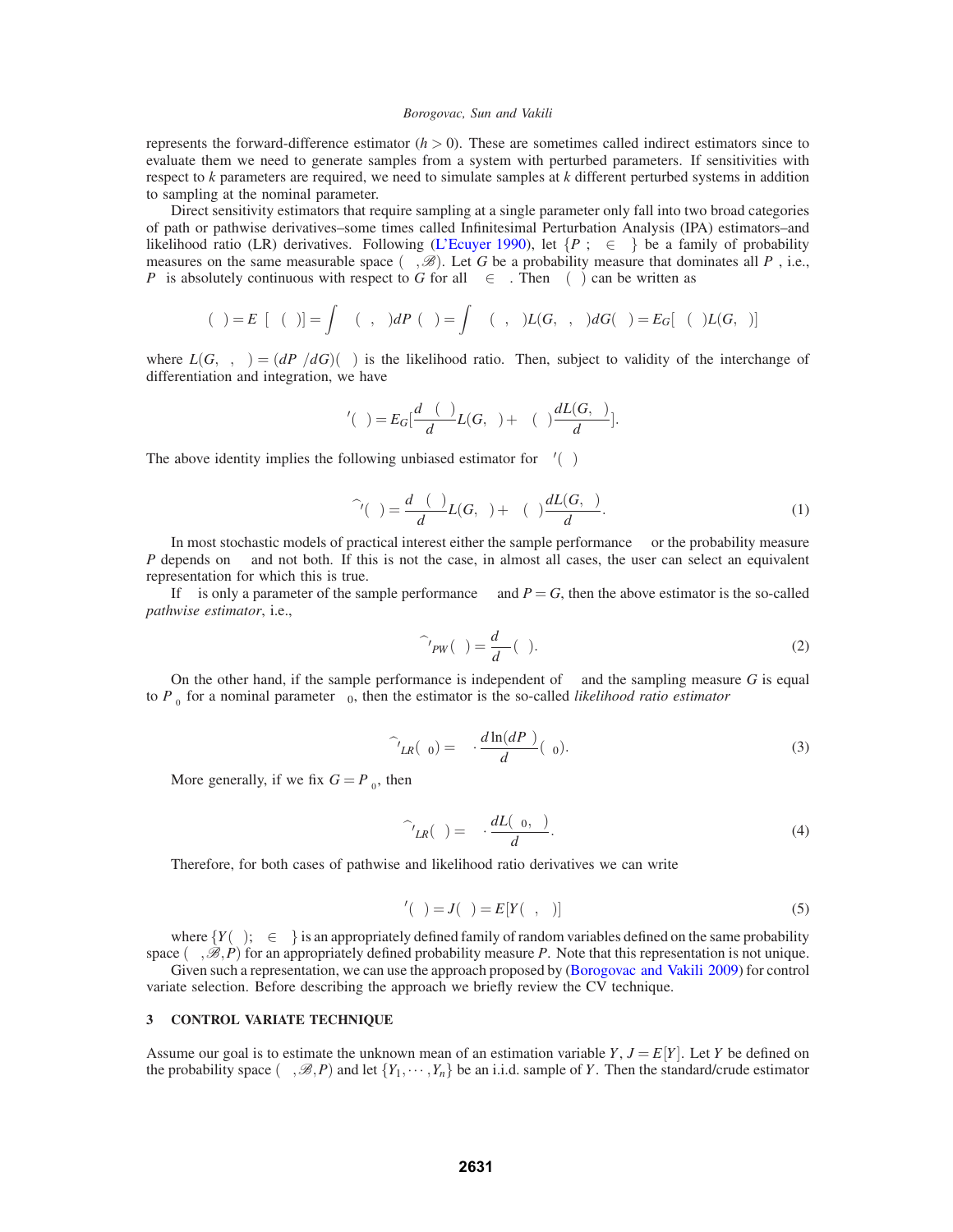for  $J = E[Y]$  is the sample average

$$
\hat{J}(n) = \overline{Y}(n) = \frac{1}{n}(Y_1 + \cdots, Y_n).
$$

Under mild conditions we have the central limit theorem

$$
\sqrt{n} \frac{\hat{J}(n) - J}{S(n)} \Rightarrow N(0, 1)
$$

that provides the basis for constructing asymptotically valid confidence intervals for  $J(S(n))$  is the sample standard deviation and  $\Rightarrow$  denotes weak convergence).

Assume *k* controls  $X(1), \dots, X(k)$ , defined on the same probability space  $(\Omega, \mathcal{B}, P)$ , have somehow been identified. Let  $X = (X(1), \dots, X(k))$ . (All vectors are assumed to be column vectors. They are written as row vectors for ease of presentation.) Assume the mean of  $X(i)$  is known for all  $i = 1, \dots, k$ . Without loss of generality we can assume  $E[X(i)] = 0$ ,  $i = 1, \dots, k$ . For any set of scalars  $\beta_1, \dots, \beta_k$  define the following *controlled* variable

$$
Z(\beta) = Y - (\beta_1 X(1) + \cdots + \beta_k X(k)) = Y - \beta^\top \mathbf{X}
$$

where  $\beta = (\beta_1, \dots, \beta_k)$  and  $\top$  denotes transpose.  $Z(\beta)$  is an unbiased estimator of *J* for any  $\beta \in \mathbb{R}^k$ , i.e.,

$$
E[Z(\beta)] = J.
$$

Assume *Y* and  $X(i) \in L^2(\Omega, \mathcal{B}, P)$  for all *i* where  $L^2(\Omega, \mathcal{B}, P)$  (or  $L^2$  for simplicity) is the Hilbert space of random variables on  $(\Omega, \mathcal{B}, P)$  with finite second moment. Furthermore assume the covariance matrix of **X**,  $\Sigma$ **X**, is nonsingular. Then, there exists a variance minimizing coefficient vector  $\beta^* = \Sigma_X^{-1} \Sigma_{XY}$ . Let  $Z^* = Z(\beta^*)$ . The minimized variance is

$$
\sigma_{Z^*}^2 = (1 - R_{XY}^2) \sigma_Y^2.
$$

where  $R_{XY}^2$  is the squared correlation coefficient given by  $R_{XY}^2 = \sum_{XY}^T \sum_{XY} \frac{1}{2X} \sum_{YY} \frac{1}{\sigma_Y^2}$ .

The variance reduction ratio due to using samples of the optimally controlled *Z*∗ as opposed to the uncontrolled *Y*, denoted by VRR, is given by

$$
VRR = \frac{\sigma_Y^2}{\sigma_{Z^*}^2} = (1 - R_{XY}^2)^{-1}.
$$

In almost all applications of the CV method  $\beta^*$  needs to be estimated due to the fact that all or some components of  $\Sigma_{XY}$  and  $\Sigma_X^{-1}$  are not known in advance and need to be estimated from i.i.d. samples  $(Y_1, \mathbf{X}_1), \cdots (Y_n, \mathbf{X}_n)$ .

Let  $\mathscr S$  denote the closed linear subspace of  $L^2$  generated by  $X(1), \dots, X(k)$  i.e.,

$$
\mathscr{S} = \{ \boldsymbol{\beta}^\top \mathbf{X}; \boldsymbol{\beta} \in \mathbb{R}^k, \mathbf{X} = (X(1), \cdots, X(k)) \}.
$$

Then  $X^* = \beta^{*T} X$  is the perpendicular projection of  $Y - E[Y]$  onto  $\mathscr S$  and we have the following variance decomposition.

$$
\mathsf{Var}(Y) = \mathsf{Var}(\mathbf{X}^*) + \mathsf{Var}(Y - \mathbf{X}^*)
$$

A portion of Var(*Y*), i.e., Var(**X**∗), can be explained and removed by the control variates. Furthermore,  $Z^*$  is perpendicular to  $\mathscr S$  hence uncorrelated to every element of  $\mathscr S$ . As a result its variance cannot be further reduced using the controls. For a Hilbert space-based exposition of the CV technique, derivations, and further results, see, e.g.,(Szechtman 2006).

Let **A** be a non-singular  $k \times k$  matrix and **AX** a nonsingular transformation of **X**. Components of **AX** produce a new set of controls that span the same linear subspace as that spanned by components of **X** and yield the same optimal controlled estimator *Z*∗. Therefore, they form a vector of controls as effective as the original. In other words, the effectiveness of a vector of controls is a property of the *linear subspace generated by its components* rather than the controls themselves. Thus, an effective vector of controls is one where the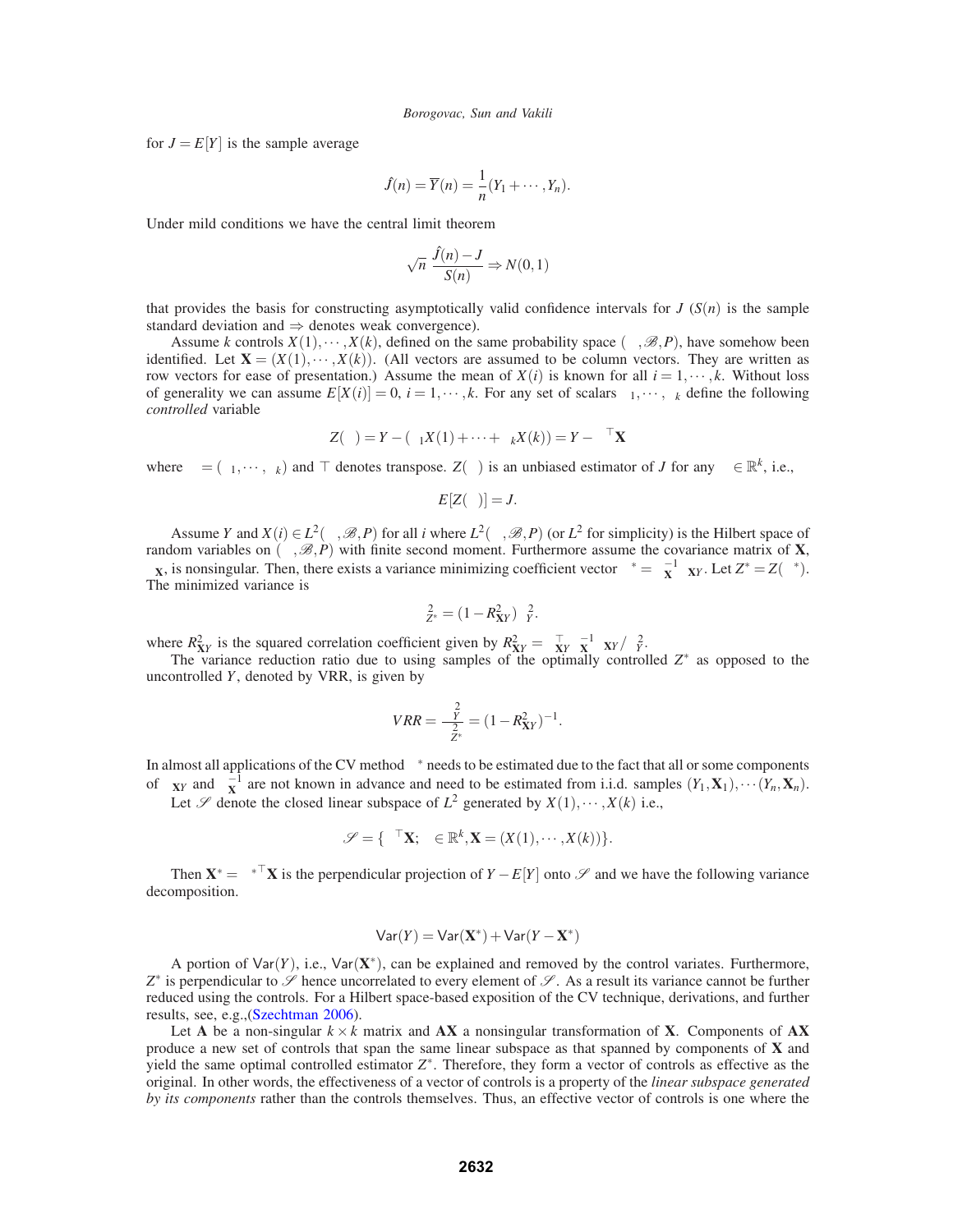linear subspace generated by its components is *close* to the estimation variable *Y*. This notion of *proximity* is the basis for the controls proposed in the next section.

## **4 SYSTEMATIC CONTROL VARIATE SELECTION**

To present the systematic control variate selection approach, we return to the representation (5) of Section 2. Our objective is to estimate

$$
J(\theta) = E[Y(\theta, \omega)]\tag{6}
$$

where  $\{Y(\theta); \theta \in \Theta\}$  is a family of random variables defined on the same probability space  $(\Omega, \mathcal{B}, P)$ . The probability measure *P* does not depend on  $\theta$ .

We begin with an example to describe the basic idea underlying the approach. Assume  $\theta$  is a scalar parameter and  $\omega \in \Omega$ . Then,  $Y(\theta, \omega)$  is a deterministic function of  $\theta$ . Let  $\theta_1 < \theta < \theta_2$  and assume  $Y(\theta_1, \omega)$ and *Y*( $\theta_2, \omega$ ) are computed. One way to approximate *Y*( $\theta, \omega$ ) is to use interpolation based on values *Y*( $\theta_1, \omega$ ) and  $Y(\theta_2, \omega)$ . In this case we have

$$
\widehat{Y}(\theta,\omega)=\frac{\theta-\theta_1}{\theta_2-\theta_1}Y(\theta_1,\omega)+\frac{\theta_2-\theta}{\theta_2-\theta_1}Y(\theta_2,\omega)=\beta_1Y(\theta_1,\omega)+\beta_2Y(\theta_2,\omega).
$$

It is important to note that  $\beta_1, \beta_2$  are the same for all  $\omega \in \Omega$ .

Define

$$
\widehat{Y}(\theta) = \beta_1 Y(\theta_1) + \beta_2 Y(\theta_2)
$$

pointwise, i.e., for each sample  $\omega' \in \Omega$ . Then, every realization of  $\hat{Y}(\theta)$  also is a deterministic approximation of the realization of  $Y(\theta)$  based on interpolating realizations of  $Y(\theta_1)$  and  $Y(\theta_2)$ . In other words,

$$
\widehat{Y}(\theta,\omega') = \beta_1 Y(\theta_1,\omega') + \beta_2 Y(\theta_2,\omega') \quad \text{for all} \quad \omega' \in \Omega.
$$

Now define  $X(i) = Y(\theta_i) - E[Y(\theta_i)]$  for  $i = 1, 2$ . The following argument suggests that  $X(1)$  and  $X(2)$ can be effective control variates for estimating  $J(\theta) = E[Y(\theta)].$ 

Let

$$
\varepsilon(\omega) = |\widehat{Y}(\theta, \omega) - Y(\theta, \omega)|
$$

denote the deterministic approximation error for sample  $\omega$ . Furthermore, let

$$
Z(\theta) = Y(\theta) - (\beta_1 X(1) + \beta_2 X(2))
$$

be a controlled estimator of  $J(\theta)$  using control variates  $X(1)$  and  $X(2)$  and coefficients implied by the linear interpolation. Then we have,

$$
\text{Var}(Z(\theta)) = \text{Var}(Y(\theta) - (\beta_1 X(1) + \beta_2 X(1)) = \text{Var}(Y(\theta) - \widehat{Y}(\theta)) = E[\varepsilon^2].
$$

Therefore, if "on  $(L^2)$  average" the samplewise deterministic approximation error is small, then the controlled estimator of  $J(\theta)$  will have a small variance.

We would like to highlight the following.

- The coefficients of the optimally controlled estimator of  $J(\theta)$  are not necessarily  $\beta_1$  and  $\beta_2$  and in general they are not.
- $E[\varepsilon^2]$  is an upper bound of the variance of the optimally controlled estimator.<br>• Linear interpolation has no practical role in the implementation of CV technique
- Linear interpolation has no practical role in the implementation of CV technique using control variates  $X(1)$  and  $X(2)$ . We do not need to know  $\beta_1$  and  $\beta_2$  that are sample-wise quantities. The linear interpolation simply provides a theoretical justification for using control variates *X*(1) and *X*(2). The appropriate coefficients in CV implementation are determined on a "population-wise" basis. In this sense, we say that  $X(1)$  and  $X(2)$  are control variates implied or suggested by linear interpolation.
- Linear interpolation or other deterministic function approximation methods that imply control variates can play a role in the analysis of the properties of the controlled estimators. See, for example, the proposition given below.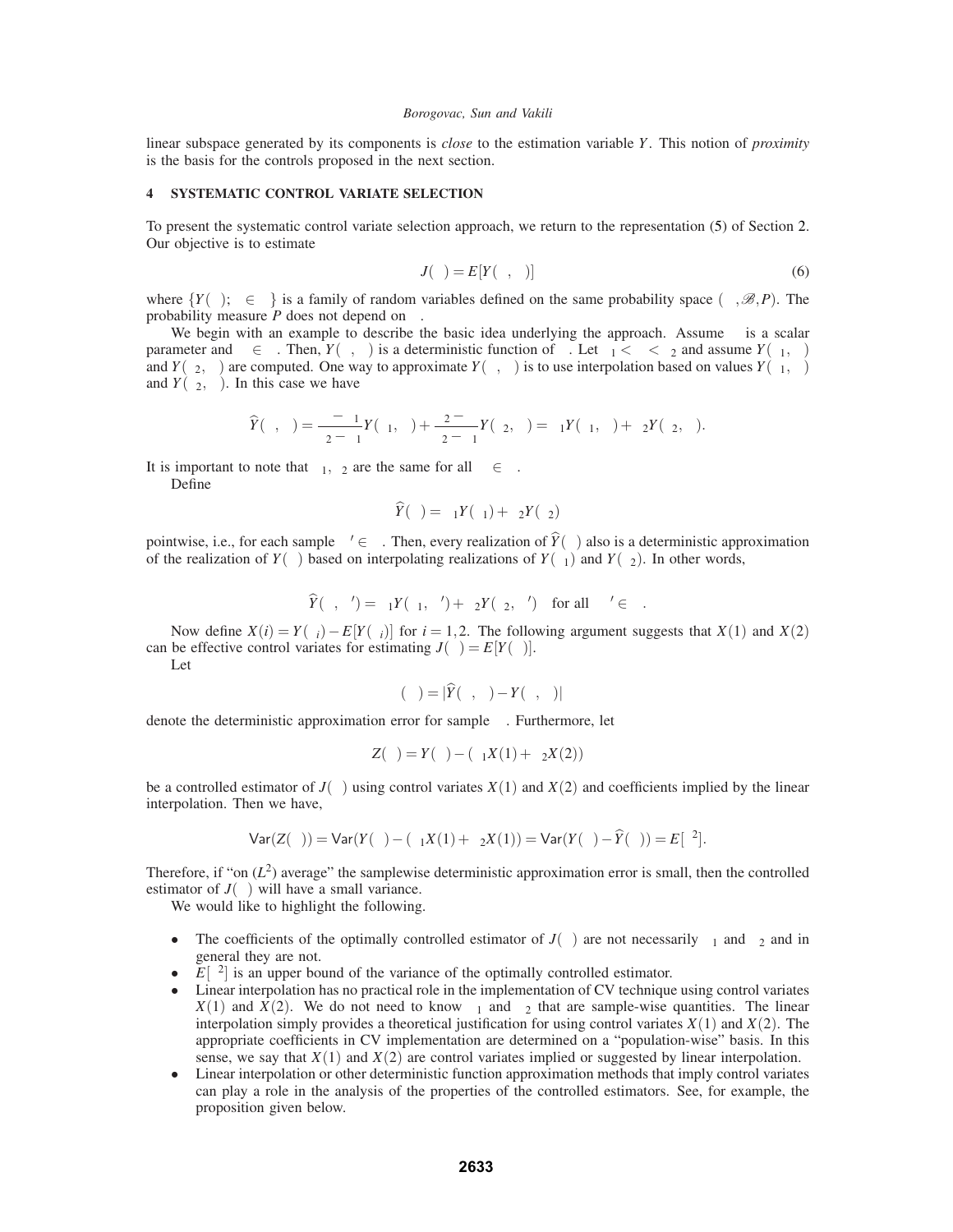(Borogovac and Vakili 2009) gives the following more general result based on polynomial rather than linear interpolation.

**Proposition.** *Let*  $\theta \in [a,b] \subset R$ . Assume the following are in force.

- 1.  $P(Y(\theta) \in C^k([a,b]) = 1.$
- 2. *There exists a random variable K on*  $(\Omega, \mathcal{B}, P)$  *such that*  $Y^{(k)}(\theta) \leq K$  *uniformly over*  $\theta \in [a, b]$ *.*
- 3.  $K \in L^2(\Omega, \mathcal{B}, P)$ .

*Then let*  $X(i) = Y(\theta_i) - E[Y(\theta_i)]$   $(i = 1, \dots, k, \theta_i \in (a, b))$  be a set of controls for estimating  $E[Y(\theta)]$  and  $Z^*$ *the optimal controlled estimator. Then we have, for some*  $C > 0$ *,* 

$$
VRR^*(\theta) \geq C(\min_i |\theta - \theta_i|)^{-2}.
$$

 $(C^k([a,b])$  is the set of *k*-times continuously differentiable functions on [*a*,*b*]. *VRR*<sup>∗</sup>( $\theta$ ) is variance reduction ratio of optimally controlled estimator compared to crude Monte Carlo.

A generalization of the argument we presented above is that all deterministic function approximation methods that are linear in their input data and where the linear coefficients of the approximations are independent of the realization of the random function being estimated, imply sets of controls defined by their input data (see, (Borogovac and Vakili 2009)). This is true for multidimensional as well as scalar  $\theta$ . This observation suggests a large class of control variates that can be considered for parametric estimation in general and sensitivity estimation at multiple parameters in particular. In our experiments we consider the following two types

(PL)  $X(i) = Y(\theta_i)$ ,  $i = 1, \dots, k$ , implied by polynomial interpolation.<br>(TY)  $X(i) = Y'(\theta_0)$ ,  $i = 0, \dots, k$ , implied by Taylor expansion at  $\theta_0$ .

(TY)  $X(i) = Y^{i}(\theta_{0}), i = 0, \dots, k$ , implied by Taylor expansion at  $\theta_{0}$ . ( $Y^{i}(\theta_{0})$  is the *i*th derivative of *Y* at  $\theta_{0}$ .)

So far we have not taken into account the fact that *Y* itself is a derivative of another function, say  $Y = d\Phi/d\theta$ . Our discussion so far applies equally to the estimation of the expected performance or the price of a security as to the estimation of their sensitivities to model parameters. We now specifically look at what can be said when  $Y = d\Phi/d\theta$  for some function  $\Phi$ . Again, to simplify, assume  $\theta$  is a scalar.

Note that *Y* can be approximated by a finite difference:

$$
Y(\theta,\omega)\approx \frac{\Phi(\theta+h,\omega)-\Phi(\theta,\omega)}{h}=\frac{1}{h}\Phi(\theta+h,\omega)-\frac{1}{h}\Phi(\theta,\omega)=\beta_1\Phi(\theta+h,\omega)+\beta_2\Phi(\theta,\omega).
$$

This finite difference approximation satisfies the criterion we specified above. Namely, it is linear in its input data, i.e.,  $\Phi(\theta + h, \omega)$  and  $\Phi(\theta, \omega)$ , and the linear coefficients of the approximation, i.e.,  $1/h$  and  $-1/h$ are independent of the realization of the random function being estimated. Therefore, this approximation implies that  $\Phi(\theta + h)$ , and  $\Phi(\theta)$  can be effective control variates. This argument generalizes to estimating higher order derivatives of  $\Phi$  (see (Borogovac 2009)).

Based on the above discussion, we consider the following class of control variates in our experiments

(FD)  $X(i) = \Phi(\theta_i)$ ,  $i = 1, \dots, k$ , implied by finite difference method.

Here, to illustrate, we give an example that will also be used in some of the experiments presented in Section 6. This example and others we consider in Section 6 are from (Brodie and Glasserman 1996).

# **4.1 Illustrating example**

Assume our objective is to estimate the *delta* of a European call option on a dividend paying stock that satisfies the Black-Scholes (BS) model. Delta is the sensitivity of the price of the option to the initial value of the stock.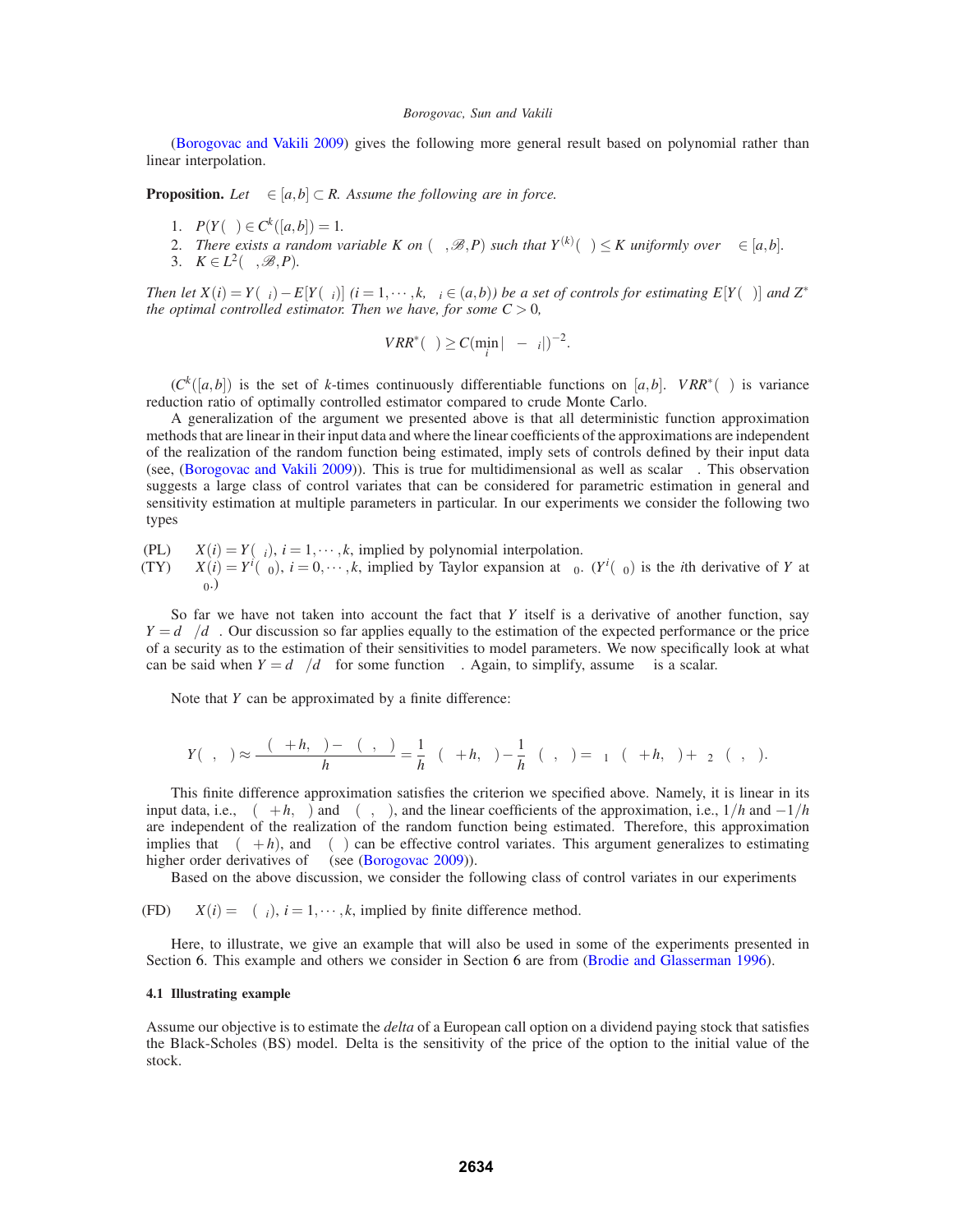Assume the stock price process,  $\{S_t; t \in [0,T]\}$ , follows the Black-Scholes model under the risk-neutral measure. Namely,

$$
\frac{dS_t}{S_t} = (r - \delta)dt + \sigma dW_t
$$

where *r* is the risk-free interest rate,  $\delta$  is the rate of dividend payment,  $\sigma$  is the volatility parameter, and  $\{W_t\}$ is a standard Brownian motion. Let *K* be the strike price. In general, the parameters of interest are  $S_0$ ,  $r$ ,  $\sigma$ , *K*, and *T* and we can take  $\theta = (S_0, r, \sigma, K, T)$ . To simplify the discussion, we limit ourselves to the initial stock price and assume  $\theta = S_0$ .

Let  $\Phi$  denote the discounted payoff of the option, i.e.,

$$
\Phi(\theta) = e^{-rT} (S_T - K)^+
$$

where  $S_T = S_0 \cdot \exp((r - \delta - \sigma^2/2)T + \sigma W_T)$ .

The price of the option is given by

$$
p(\theta) = E[\Phi(\theta)]
$$

and the delta is

$$
\frac{dP}{d\theta}(\theta).
$$

We give the pathwise and likelihood ratio estimators of delta and the proposed control variates for each estimator below. For derivation of the pathwise and likelihood ratio estimators, see (Brodie and Glasserman 1996). The *pathwise* estimator of delta is

$$
D_{PW}(\theta) \triangleq \frac{\partial \Phi}{d\theta}(\theta) = Y(\theta) = e^{-rT} I_{\{S_T \geq K\}} \frac{S_T}{S_0}.
$$

- **PL** control variates. These controls are simply of the form  $X(1) = D_{PW}(S_0(1)), \cdots, X(k) = D_{PW}(S_0(k)),$ where  $S_0(i)$  is the *i*th initial stock price. These initial values are selected by the user.
- **TY** control variates. To define a Taylor expansion we note that the derivative of  $D_{PW}(\theta)$  with respect to  $\theta$  is zero almost everywhere. As a result, we do not consider these controls for this case.
- **FD** control variates. In this case we have  $X(i) = \Phi(\theta_i), i = 1, \dots, k$ , where  $\theta_i$ 's are again selected by the user.

The *likelihood ratio estimator* of delta is

$$
D_{LR}(\theta) = Y(\theta) = \Phi(\theta) \cdot \frac{\ln(S_T/S_0) - (r - \delta - \sigma^2/2)T}{S_0 \sigma^2 T}.
$$

- **PL** control variates. The controls are of the form  $X(1) = Y(S_0(1)), \dots, X(k) = Y(S_0(k))$  where  $S_0(i)$ is the *i*th initial stock price. These initial values are selected by the user.
- **• TY** control variates. The controls are  $X(1) = D_{LR}(\theta_0)$ ,  $X(2) = \frac{d}{d\theta}D_{LR}(\theta_0)$ , etc.
- **FD** control variates. In this case we need to find  $\Upsilon(\theta)$  such that  $\frac{d\Upsilon}{d\theta}(\theta) = Y(\theta)$ . It can be verified that

$$
\Upsilon(\theta) = \Phi(\theta_0) \frac{g(x, \theta)}{g(x, \theta_0)}
$$

where  $g(x, \theta)$  is the density of terminal stock price  $S_T$  when initial stock price is  $\theta$ . Then, we have  $X(i) = \Upsilon(\theta_i), i = 1, \dots, k$ , where  $\theta_i$ 's are again selected by the user.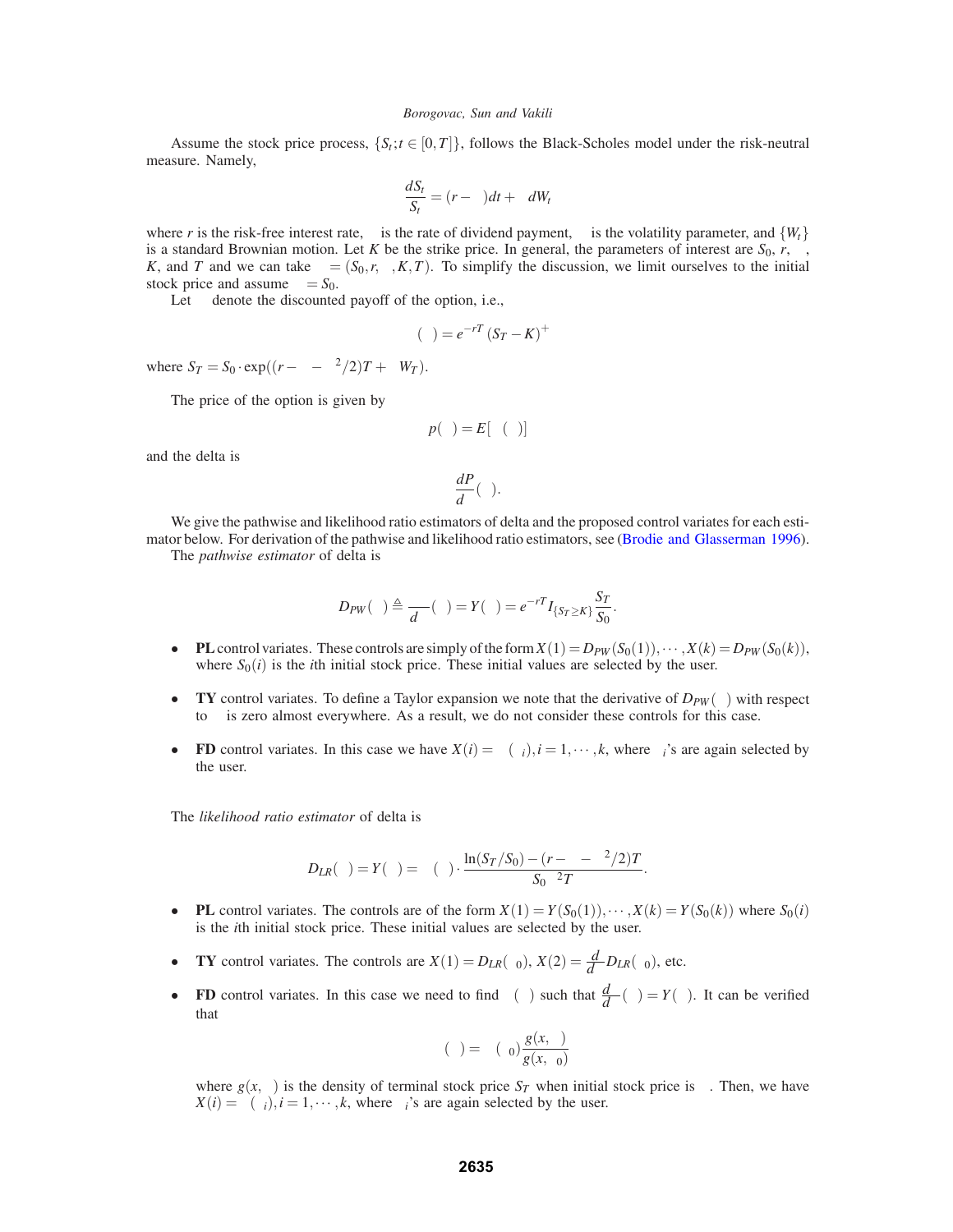### **5 IMPLEMENTATION**

As stated earlier, the means of the control variates proposed in the previous section can rarely be computed exactly. They need to to be estimated. In our experiments in Section 6 we use the DataBase Monte Carlo (DBMC) approach for this purpose. This is not the only possible implementation available. In this section, we give a brief description of the DBMC approach and comment on the alternative implementation. See, (Borogovac and Vakili 2008) and (Borogovac and Vakili 2009) for more details.

Assume our objective is to estimate

$$
J(\theta) = E[Y(\theta)]
$$

for some  $\theta \in \Theta$ .

We draw *N* i.i.d. samples from  $\Omega$  according to probability measure *P*. The size of *N* is user defined. Assume that *N* is "very large," taken to be significantly larger than the number of samples generally used for estimating  $J(\theta)$ .

Let  $\Omega_{DB} = {\omega_1, \dots, \omega_N}$  denote the samples generated. In what follows, we assume  $\Omega_{DB}$  is fixed. We refer to  $\Omega_{DB}$  as the *database*. Let  $\tilde{P}$  denote the empirical measure associated with samples  $\omega_1, \dots, \omega_N$ . We consider solving an approximate problem defined as estimating

$$
\tilde{J}(\theta) = E_{\tilde{P}}[Y(\theta)] = \tilde{E}[Y(\theta)].
$$

In other words,  $\tilde{J}(\theta)$  is the expectation of  $Y(\theta)$  with respect to the empirical measure  $\tilde{P}$ .

Note that the empirical measure  $\tilde{P}$  is simply the uniform measure on  $\Omega_{DB} = \{\omega_1, \dots, \omega_N\}$  assuming that if identical samples are generated, they are kept as separate elements. Therefore,

$$
\tilde{J}(\theta) = \frac{1}{N} \sum_{j=1}^{N} Y(\theta, \omega_j).
$$

In other words,  $\tilde{J}(\theta)$  is simply the average of *N* i.i.d. samples of  $Y(\theta, \omega_i)$ . Given our assumption of very large *N*, and under some regularity assumptions on  $Y(\theta, \omega)$ , we can expect  $\tilde{J}(\theta)$  to be a very good approximation of  $J(\theta)$  with high probability.

Let  $X(1), \dots, X(k)$  be a set of control variates as proposed in the previous section. We can directly calculate the means of the these controls with respect to the empirical measure  $\tilde{P}$  as

$$
\tilde{\mu}(i) = \frac{1}{N} \sum_{j=1}^{N} X(i)(\omega_j).
$$

We will not evaluate  $\tilde{J}(\theta)$  exactly for other values of  $\theta$ . Rather, we use the CV technique to find an estimate of it. We use the classical control variate technique to estimate  $\tilde{J}(\theta)$ . Figure (1) gives the outline of this implementation.

- 1. For  $j = 1, \dots, n$
- (a) Generate a sample  $\omega_i$  uniformly from the database.
- (b) Evaluate  $Y(\theta, \omega_i)$  and  $X(i)(\theta, \omega_i)$ ,  $i = 1, \dots, k$ .
- 2. The controlled estimator for  $\tilde{J}(\theta)$  is  $\overline{Z}(\theta)$  defined as

$$
\overline{Z}(\theta) = \overline{Y}(\theta) + \sum_{i=1}^{k} \widehat{\beta}_{i}^{*}(\overline{X}(i) - \tilde{\mu}(i))
$$

### Figure 1: Implementation of DBMC

 $\overline{Y}(\theta)$  and  $\overline{X}(i)$  are the sample averages of the above *n* samples and  $\beta_i^*$  is the estimate of the optimal coefficient based on these samples.

An alternative implementation is the following. Once the means of the controls are computed, we discard the samples  $\omega_1, \dots, \omega_N$ , and in step (a) of Figure 1, we generate new samples from  $\Omega$  according to the original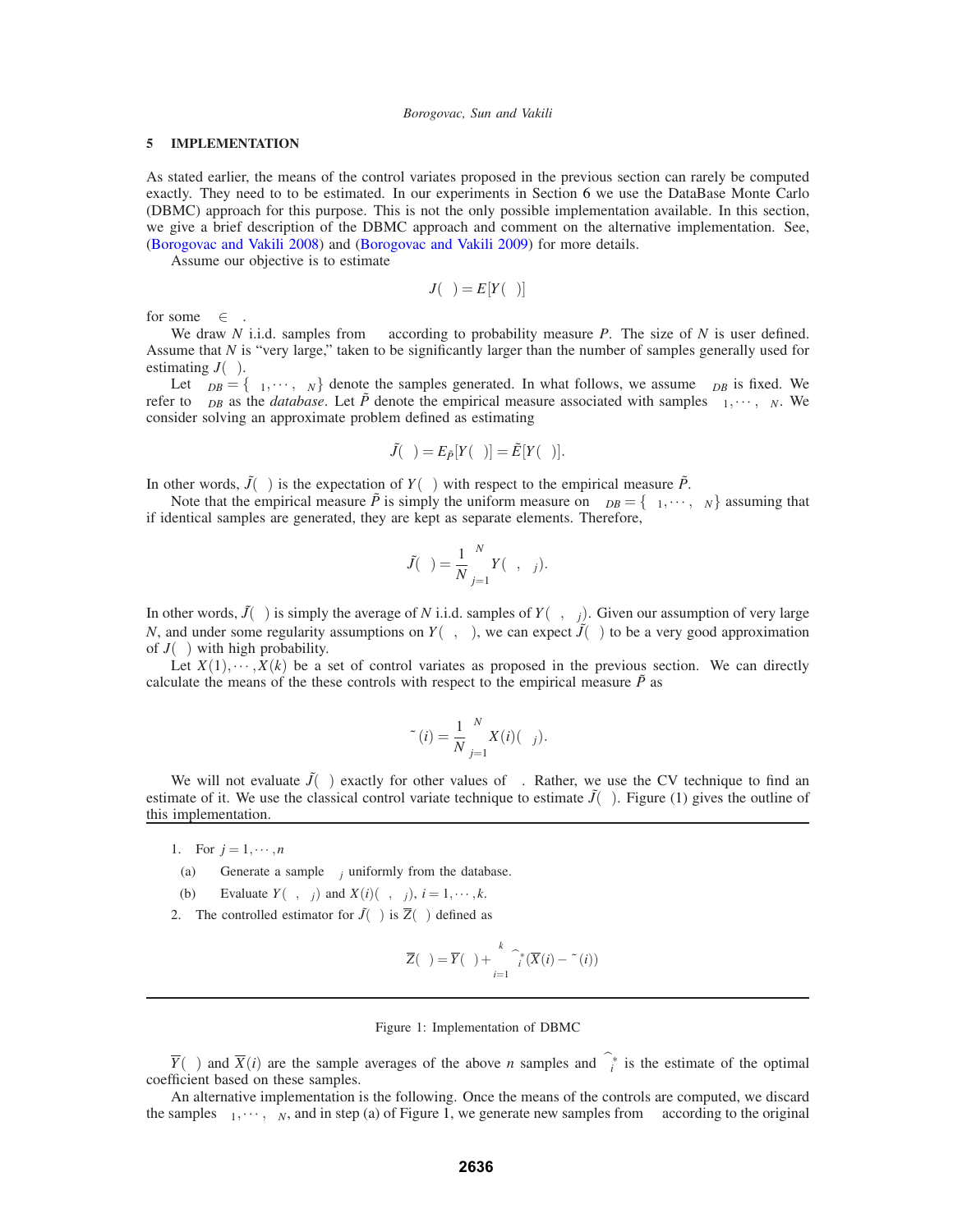probability measure *P*. The next steps follow as in Figure 1. This is the method of Estimated Control Variate (Pasupathy et al. 2008).

Both implementations produce biased estimators of  $J(\theta)$ . The bias can be reduced by increasing *N*. We expect the statistical properties of the estimators resulting from the two implementations to be quite similar. For a discussion of the statistical properties of the estimators resulting from the two implementations, see (Borogovac and Vakili 2008), (Borogovac and Vakili 2009), and (Pasupathy et al. 2008).

Both implementation incur a setup cost, as should be clear from the above description. The cost can be justified if the control variates are used for estimation of  $J(\theta)$  for a large number of  $\theta \in \Theta$ , for example.

## **6 EXPERIMENTAL RESULTS**

In this section, we provide some preliminary experimental results for the estimation of price sensitivities when using the control variates proposed in Section 4. To provide a basis for comparison, we have selected the set of problems included in (Brodie and Glasserman 1996). A few general comments about this comparison is in order.

- We do not run all the experiments that are included in (Brodie and Glasserman 1996); rather, for each of the three models they consider, we select the estimation of one of the price sensitivities. The results give an overall picture of the effectiveness of the controls we propose.
- In (Brodie and Glasserman 1996) for all experiments  $S_T$ , the terminal stock price (in a B-S model) is used as a control. The price sensitivity estimates and the standard errors based on crude and control estimation calculated in (Brodie and Glasserman 1996) are included in the tables to follow and identifies by a B&G designation.
- As we have argued in this paper, the proposed controls can be used for estimation of price sensitivities at many model parameter values, varying, for example, initial stock price, interest rate, volatility, strike price, or any combinations of these. (Brodie and Glasserman 1996) report experimental results for the same model for three different initial stock prices only. As a result, we only report the use of the control variates for these parametric estimations. Note that the same control variates are used in all three cases. These control variates can be used to estimate price sensitivities at other parameter values as well.
- The overall message of the following experiments is that the proposed control variates are effective. This can be taken as a proof of concept. We have not attempted to select the best possible control variates (nor have Brodie and Glasserman apparently). To assess the degree of effectiveness of the proposed control variates requires further experimentation and analysis.

### **6.1 Delta of European call option**

As in Section 4 let  $\{S_t; t \in [0,T]\}$  denote a dividend paying stock price that under the risk-neutral measure satisfies the following stochastic differential equation

$$
\frac{dS_t}{S_t} = (r - \delta)dt + \sigma dW_t
$$

where *r* is the risk-free interest rate,  $\delta$  is the rate of dividend payment,  $\sigma$  is the volatility parameter, and  $W_t$ is a standard Brownian motion. Assume *K* be the strike price and the payoff is given by

$$
\Phi(\theta) = e^{-rT} (S_T - K)^+
$$

The pathwise estimator of the delta is

$$
D_{PW}(\theta) \triangleq \frac{\partial \Phi}{d\theta}(\theta) = Y(\theta) = e^{-rT} I_{\{S_T \geq K\}} \frac{S_T}{S_0}.
$$

and the likelihood ratio estimator is given by

$$
D_{LR}(\theta) = Y(\theta) = \Phi(\theta) \cdot \frac{\ln(S_T/S_0) - (r - \delta - \sigma^2/2)T}{S_0 \sigma^2 T}.
$$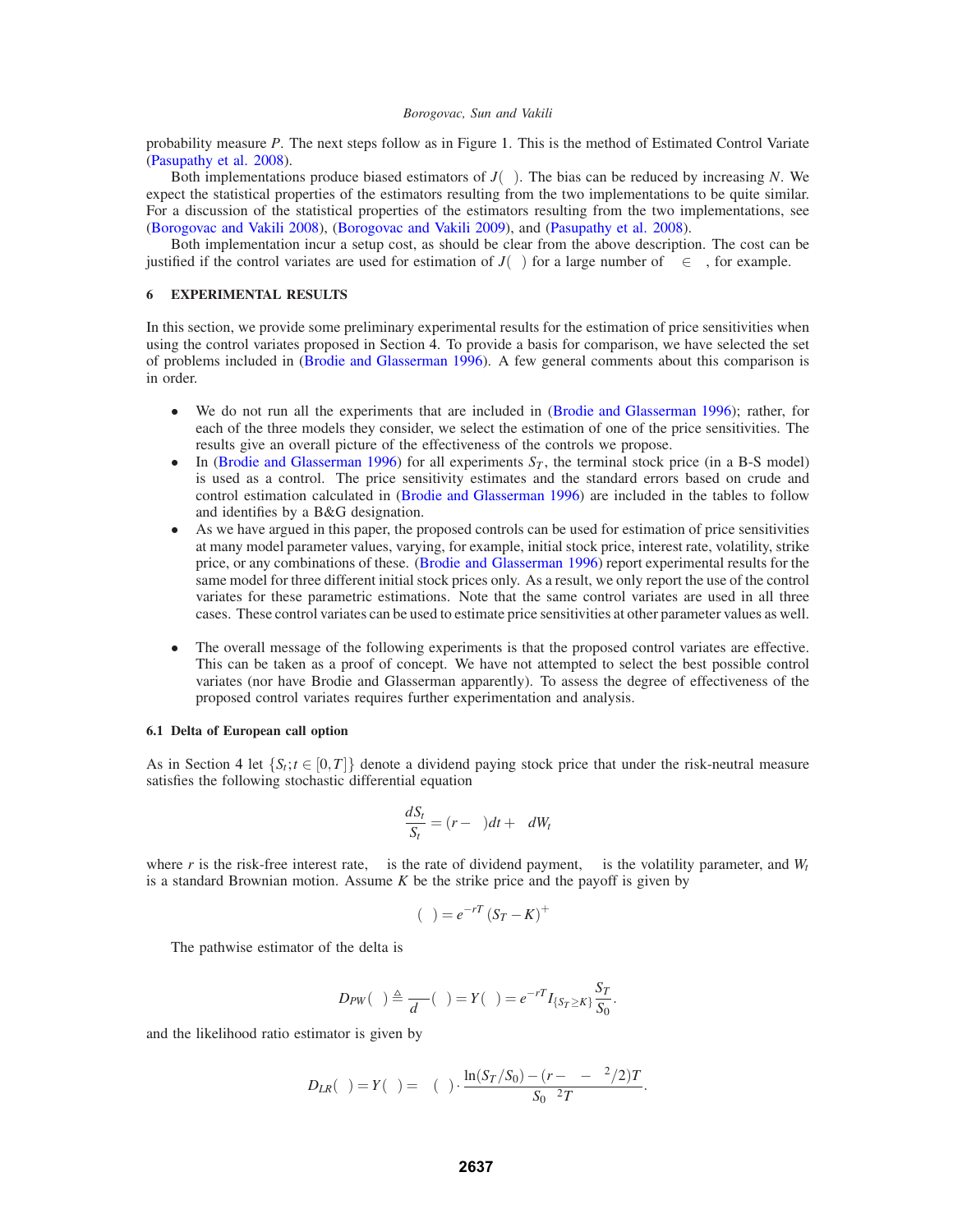We run  $N = 1000,000$  samples to construct the database. The estimators are based on  $n = 10,000$  samples as in (Brodie and Glasserman 1996). The parameters of the experiment and the results of the experiment are given in Table 1. All three types of control variates are used in this case for estimating *DLR* and PL and FD control variates are used for estimating  $D_{PW}$ .

|                                  | Initial Asset Price $(S_0)$ |            |        |           |        |            |  |
|----------------------------------|-----------------------------|------------|--------|-----------|--------|------------|--|
|                                  | 90                          | (Std. Err) | 100    | (Std.Err) | 110    | (Std. Err) |  |
| $Delta(dp/dS_0)$                 |                             |            |        |           |        |            |  |
| Exact                            | 0.2219                      |            | 0.5684 |           | 0.8443 |            |  |
|                                  |                             |            |        |           |        |            |  |
| Pathwise estimate(B&G)           | 0.217                       | 0.005      | 0.561  | 0.005     | 0.844  | 0.004      |  |
| Pathwise with control $(B \& G)$ | 0.221                       | 0.003      | 0.566  | 0.003     | 0.848  | 0.002      |  |
|                                  |                             |            |        |           |        |            |  |
| Pathwise estimate                | 0.2277                      | 0.0046     | 0.5708 | 0.0054    | 0.8430 | 0.0040     |  |
| Pathwise with PL control         | 0.2191                      | 0.0032     | 0.5709 | 0.0034    | 0.8472 | 0.0023     |  |
| Pathwise with FD control         | 0.2207                      | 0.0029     | 0.5667 | 0.0026    | 0.8428 | 0.0025     |  |
|                                  |                             |            |        |           |        |            |  |
|                                  |                             |            |        |           |        |            |  |
| LR estimate( $B&G$ )             | 0.215                       | 0.008      | 0.551  | 0.013     | 0.817  | 0.017      |  |
| LR with $Control(B&G)$           | 0.220                       | 0.006      | 0.562  | 0.008     | 0.834  | 0.010      |  |
|                                  |                             |            |        |           |        |            |  |
| Likelihood Ratio estimate        | 0.2153                      | 0.0078     | 0.5674 | 0.0127    | 0.8491 | 0.0172     |  |
| LR estimate with PL control      | 0.2230                      | 0.0006     | 0.5696 | 0.0001    | 0.8467 | 0.0005     |  |
| LR estimate with TY control      | 0.2223                      | 0.0005     | 0.5686 | 0.0003    | 0.8448 | 0.0013     |  |
| LR estimate with FD control      | 0.2228                      | 0.0017     | 0.5698 | 0.0007    | 0.8454 | 0.0018     |  |

Table 1: European Call Options on Dividend Paying Assets - Delta

Parameter settings:  $\sigma_0 = 0.25$ ,  $r_0 = 0.1$ ,  $\delta = 0.03$ ,  $T = 0.2$ ,  $K = 100$ .

 $S_1 = 95, S_2 = 105$  for PL and FD controls and  $S_0 = 99$  for TY control.

### **6.2 Vega of an Asian option**

Consider the same stock price dynamics as in the previous experiment. Let *T* be the maturity of the option written on the average of the last *m* daily closing prices. Let  $S_i$  be the price at time  $t_i = T - (m-i)/365.25$ , i.e., assume the maturity is greater than the averaging period and  $t_1$  is larger than the increment between averaged prices (which is one day in this example). Let  $\bar{S} = \frac{1}{m}$  $\sum_{i=1}^{m} S_i$  denote the average price.

Then

$$
p(S_0, r, \sigma) = E[e^{-rT}(\bar{S} - K)^+].
$$

*Vega* of Asian option is defined as the derivative of *p* with respect to  $\sigma$ , that is  $dp/d\sigma$ . The pathwise estimator of vega can be represented as

$$
V_{pw}(S_0,r,\sigma) \triangleq \frac{\partial Y}{\partial \sigma}(S_0,r,\sigma) = e^{-rT} I_{\{\bar{S} \geq K\}} \frac{1}{m\sigma} \sum_{i=1}^m S_i \left( \ln(S_i/S_0) - (r - \delta + \sigma^2/2)t_i \right).
$$

The likelihood ratio estimator of Vega for Asian option is

$$
V_{lr}(S_0,r,\sigma) \triangleq e^{-rT}(\bar{S}-K)^+\sum_{i=1}^m \left(-d_i\frac{\partial d_i}{\partial \sigma}-\frac{1}{\sigma}\right),
$$

where

$$
d_i = \left(\ln(S_i/S_{i-1}) - (r - \delta - \sigma^2/2)\Delta t_i\right) / (\sigma\sqrt{t_i}),
$$
  

$$
\partial d_i / \partial \sigma = \left(\ln(S_i/S_{i-1}) - (r - \delta + \sigma^2/2)\Delta t_i\right) / (\sigma^2\sqrt{t_i}).
$$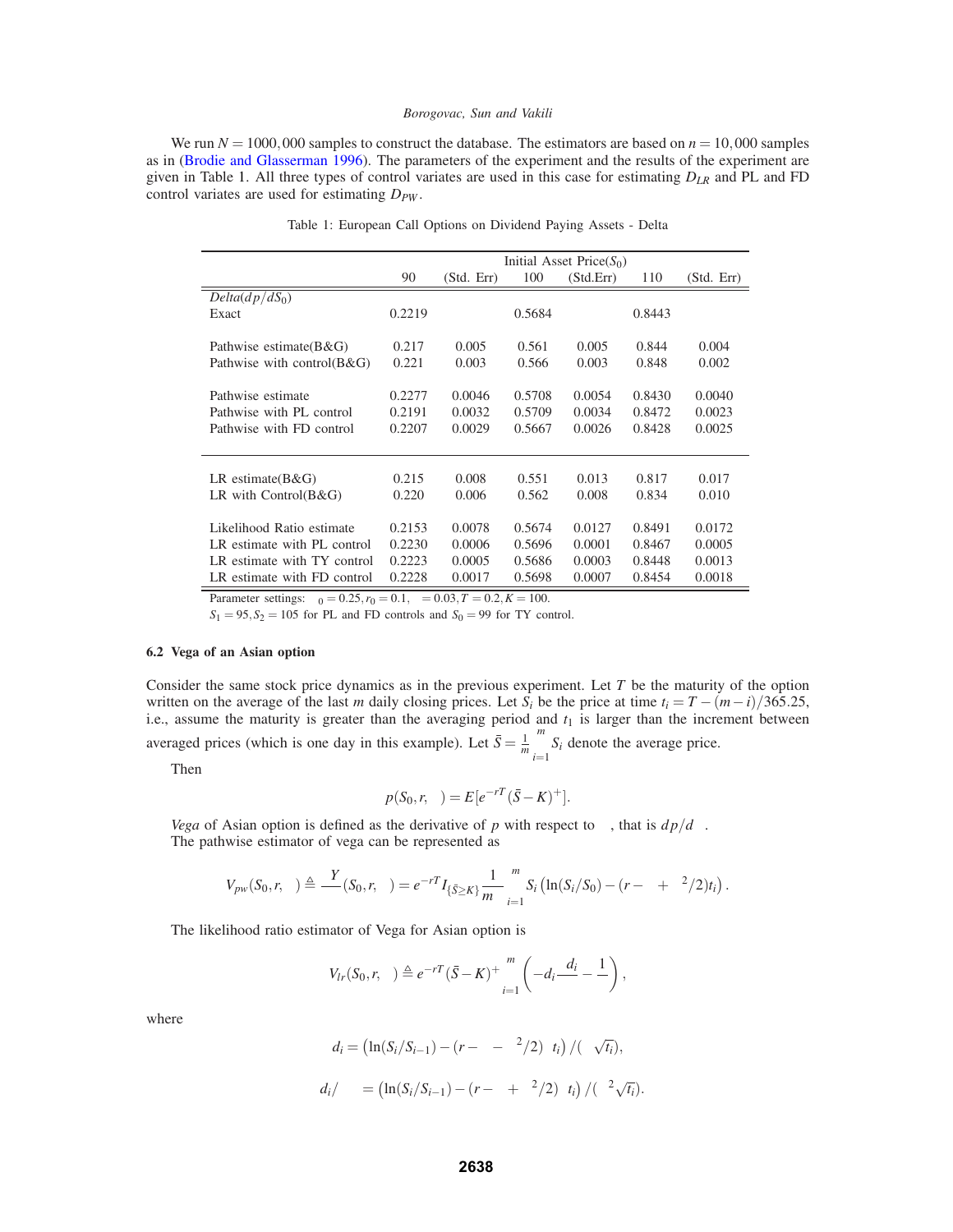In this case we use only the Polynomial interpolation based and Taylor expansion based control variates. The Taylor expansion involves the sample value and the derivative of the sample value with respect to *S*0. Results are provided in Table 2.

|                                      | Initial Asset Price $(S_0)$ |            |         |           |        |            |  |
|--------------------------------------|-----------------------------|------------|---------|-----------|--------|------------|--|
|                                      | 90                          | (Std. Err) | 100     | (Std.Err) | 110    | (Std. Err) |  |
| $Vega(dp/d\sigma)$                   |                             |            |         |           |        |            |  |
| Pathwise estimate $(B \& G)$         | 8.871                       | 0.225      | 15.190  | 0.251     | 8.843  | 0.345      |  |
| Pathwise with control $(B \& G)$     | 8.747                       | 0.167      | 15.024  | 0.149     | 8.618  | 0.212      |  |
| Pathwise estimate                    | 8.9783                      | 0.2268     | 15.1133 | 0.2522    | 8.8553 | 0.3448     |  |
| Pathwise with PL control             | 8.8399                      | 0.0877     | 14.9193 | 0.0255    | 8.5651 | 0.1153     |  |
| Pathwise with TY control             | 8.8136                      | 0.0721     | 14.9370 | 0.0086    | 8.6457 | 0.1095     |  |
| Likelihood Ratio estimate $(B \& G)$ | 9.161                       | 0.962      | 13.844  | 2.516     | 5.338  | 4.812      |  |
| LR estimate with control $(B \& G)$  | 8.984                       | 0.937      | 13.511  | 2.483     | 4.584  | 4.777      |  |
| Likelihood Ratio estimate            | 8.0329                      | 0.9318     | 12.4801 | 2.3837    | 5.5009 | 4.6012     |  |
| LR estimate with PL control          | 8.8738                      | 0.2780     | 14.6782 | 0.2361    | 9.1057 | 0.5895     |  |
| LR estimate with TY control          | 8.9551                      | 0.3695     | 14.9540 | 0.0345    | 9.5064 | 1.2236     |  |

Table 2: Asian Call Options on Dividend Paying Assets - Vega

Parameter settings:  $\sigma_0 = 0.25$ ,  $r_0 = 0.1$ ,  $\delta = 0.03$ ,  $T = 0.2$ ,  $m = 30$ ,  $K = 100$ .

 $S_1 = 95, S_2 = 105$  for PL controls;  $S_0 = 99$  for TY control.

### **6.3 Vega of a model with stochastic volatility**

In this section, we consider the European call option on a dividend paying stock whose price follows the following stochastic volatility model :

$$
dS_t = S_t[(r - \delta)dt + \sigma_t dZ_t],
$$

$$
d\sigma_t = \sigma_t[\mu dt + \xi dW_t],
$$

where *Z* and *W* are correlated Brownian motion process with correlation  $\rho$ , initial price  $S_0$  and initial volatility  $\sigma_0$  are given. The price of European call option with strike price *K* can be similarly written as

$$
p(S_0,r,\sigma_0,\mu,\xi) = E[e^{-rT}(S_T-K)^+] = E[Y(S_0,r,\sigma_0,\mu,\xi)].
$$

There are three *vegas* in this case denoted by Vega =  $dp/d\sigma_0$ , Vega1 =  $dp/d\xi$ , and Vega2 =  $dp/d\mu$ . We denote the pathwise estimator of these sensitivities as functions of the parameters by  $V_{PW}$ ,  $V_{PW}^1$ ,  $V_{PW}^2$ , respectively. They are given by

$$
V_{pw}(S_0, r, \sigma_0, \mu, \xi) = e^{-rt} I_{\{S_T \ge K\}} \frac{S_T}{\sigma_0} \sum_{i=1}^m \left( 1 - \frac{(1 + (r - \delta)dt)S_{i-1}}{S_i} \right),
$$
  
\n
$$
V_{pw}^1(S_0, r, \sigma_0, \mu, \xi) = e^{-rt} I_{\{S_T \ge K\}} \frac{S_T}{\xi} \sum_{i=1}^m \left( 1 - \frac{(1 + (r - \delta)dt)S_{i-1}}{S_i} \right) \times \left( \sum_{k=1}^{i-1} \left[ 1 - \frac{(1 + \mu dt) \sigma_{k-1}}{\sigma_k} \right] \right)
$$
  
\n
$$
V_{pw}^2(S_0, r, \sigma_0, \mu, \xi) = e^{-rt} I_{\{S_T \ge K\}} S_T dt \sum_{i=1}^m \left( 1 - \frac{(1 + (r - \delta)dt)S_{i-1}}{S_i} \right) \times \left( \sum_{k=1}^{i-1} \frac{\sigma_{k-1}}{\sigma_k} \right).
$$

where  $dt = T/m$  is the discretization step size. In this case we only use polynomial interpolation based estimators. Results are provided in Table 3.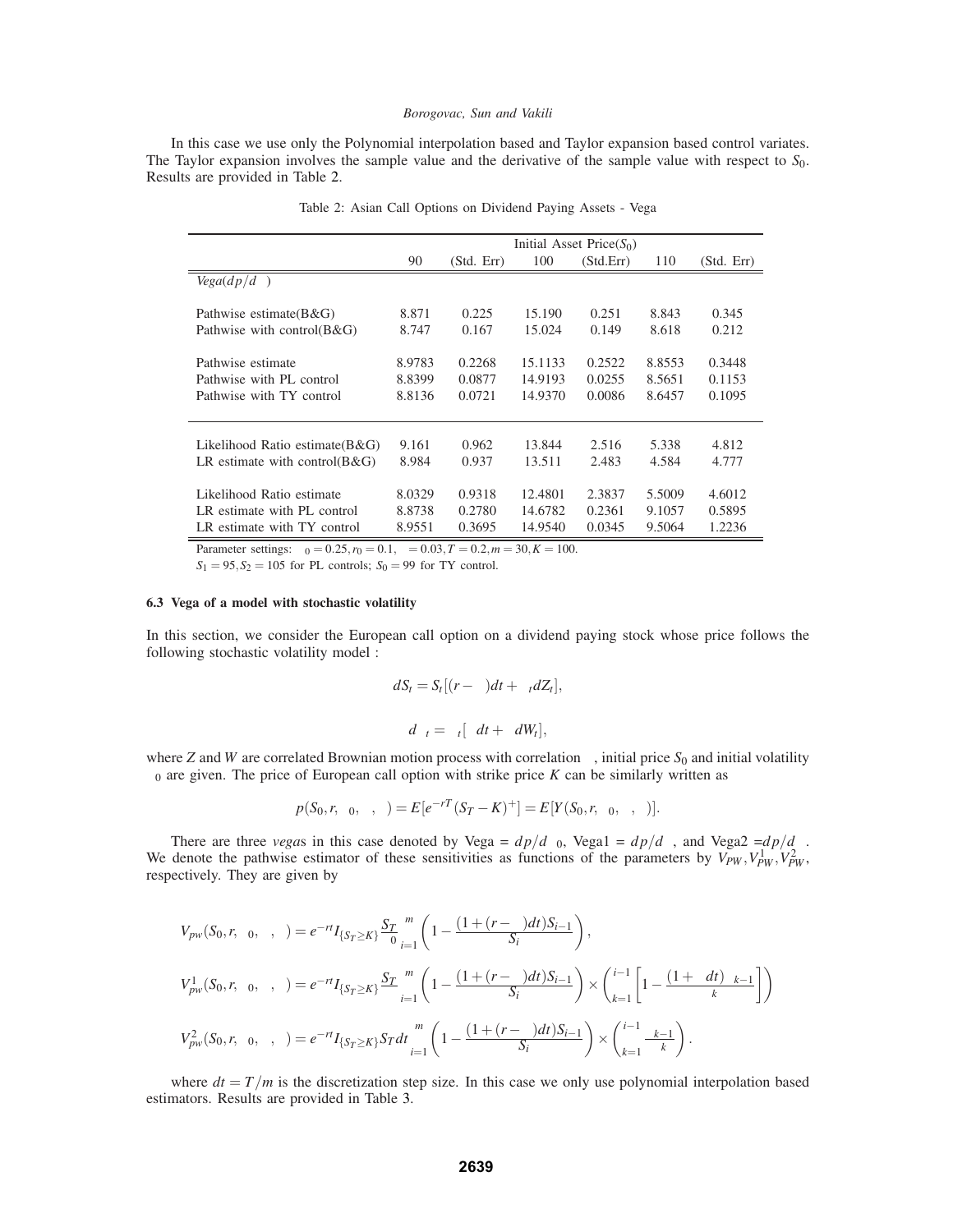|                            | Initial Asset Price $(S_0)$ |            |          |           |           |            |
|----------------------------|-----------------------------|------------|----------|-----------|-----------|------------|
|                            | 90                          | (Std. Err) | 100      | (Std.Err) | 110       | (Std. Err) |
| $Vega(dp/d\sigma)$         |                             |            |          |           |           |            |
| Pathwise estimate (G&B)    | 11.640                      | 0.268      | 16.932   | 0.294     | 10.720    | 0.390      |
| Pathwise with control(G&B) | 11.887                      | 0.175      | 17.236   | 0.155     | 11.111    | 0.220      |
|                            |                             |            |          |           |           |            |
| Pathwise estimate          | 12.0641                     | 0.2858     | 17.3462  | 0.3141    | 10.8687   | 0.4111     |
| Pathwise with PL control   | 12.0408                     | 0.0772     | 17.3440  | 0.0313    | 10.9154   | 0.11533    |
|                            |                             |            |          |           |           |            |
|                            |                             |            |          |           |           |            |
| $Vegal(dp/d\epsilon)$      |                             |            |          |           |           |            |
| Pathwise estimate (G&B)    | 0.339                       | 0.025      | 0.004    | 0.031     | $-0.201$  | 0.037      |
| Pathwise with control(G&B) | 0.332                       | 0.023      | $-0.003$ | 0.030     | $-0.209$  | 0.035      |
|                            |                             |            |          |           |           |            |
| Pathwise estimate          | 0.3446                      | 0.0243     | 0.0007   | 0.0304    | $-0.2435$ | 0.0363     |
| Pathwise with PL control   | 0.3459                      | 0.0076     | 0.0013   | 0.0070    | $-0.2442$ | 0.0096     |
|                            |                             |            |          |           |           |            |
|                            |                             |            |          |           |           |            |
| $Vega2(dp/d\mu)$           |                             |            |          |           |           |            |
| Pathwise estimate (G&B)    | 0.302                       | 0.008      | 0.429    | 0.009     | 0.273     | 0.012      |
| Pathwise with control(G&B) | 0.298                       | 0.005      | 0.423    | 0.006     | 0.266     | 0.009      |
|                            |                             |            |          |           |           |            |
| Pathwise estimate          | 0.3003                      | 0.0078     | 0.4201   | 0.0094    | 0.2589    | 0.0123     |
| Pathwise with PL control   | 0.3013                      | 0.0027     | 0.4241   | 0.0023    | 0.2663    | 0.0035     |

Table 3: Call Options on Divident Paying Assets with Stochastic Volatility - Vega's

Parameter settings:  $\sigma_0 = 0.25$ ,  $\mu = -0.1$ ,  $\xi = 0.3$ ,  $\rho = 0.5$ ,  $r_0 = 0.1$ ,  $\delta = 0.03$ ,  $T = 0.2$ ,  $m = 130$ ,  $K = 100$ .

 $S_1 = 94, S_2 = 106$  for PL controls.

### **7 CONCLUSIONS**

In this paper we have proposed a systematic way of selecting control variates for controlled sensitivity estimation. While the approach is broadly applicable, we have focused on estimating price sensitivities of financial securities to model parameters, known as the "Greeks." The proposed control variates are implied by a set of deterministic function approximation methods. There is no need to use the deterministic approximations themselves; they simply provide justifications for using the proposed controls and can help in analyzing their effectiveness.

There are many deterministic approximation methods that can be considered and there are corresponding classes of control variates that are implied. The issue of which control variates work better is most likely problem dependent and need to be investigated. We provide some preliminary experimental results for a number of price sensitivity problems and compare our results with those reported in the literature. The overall message is that the proposed control variates are effective. The have a better assessment of the degree of their effectiveness and how to best select them from the set of possible choices require more experimentation and analysis and are left for future research.

## **ACKNOWLEDGMENTS**

Research supported in part by the National Science Foundation grants CMMI-0620965 and DGE-0221680.

### **REFERENCES**

Asmussen, S., and P. Glynn. 2007. *Stochastic Simulation: Algorithms and Analysis*. Springer.

Borogovac, T. 2009, May. *Constructive and Generic Control Variates for Monte Carlo Estimation*. Ph. D. thesis, Boston University.

Borogovac, T., and P. Vakili. 2008. Control Variate Technique: A constructive approach. In *Proceedings of the 2008 Winter Simulation Conference*, ed. S. J. Mason, R. R. Hill, L. Moench, and O. Rose, 320–327.

Borogovac, T., and P. Vakili. 2009. DataBase Monte Carlo (DBMC) & Generic Control Variates for Parametric Estimation. Technical report, Boston University College of Engineering.